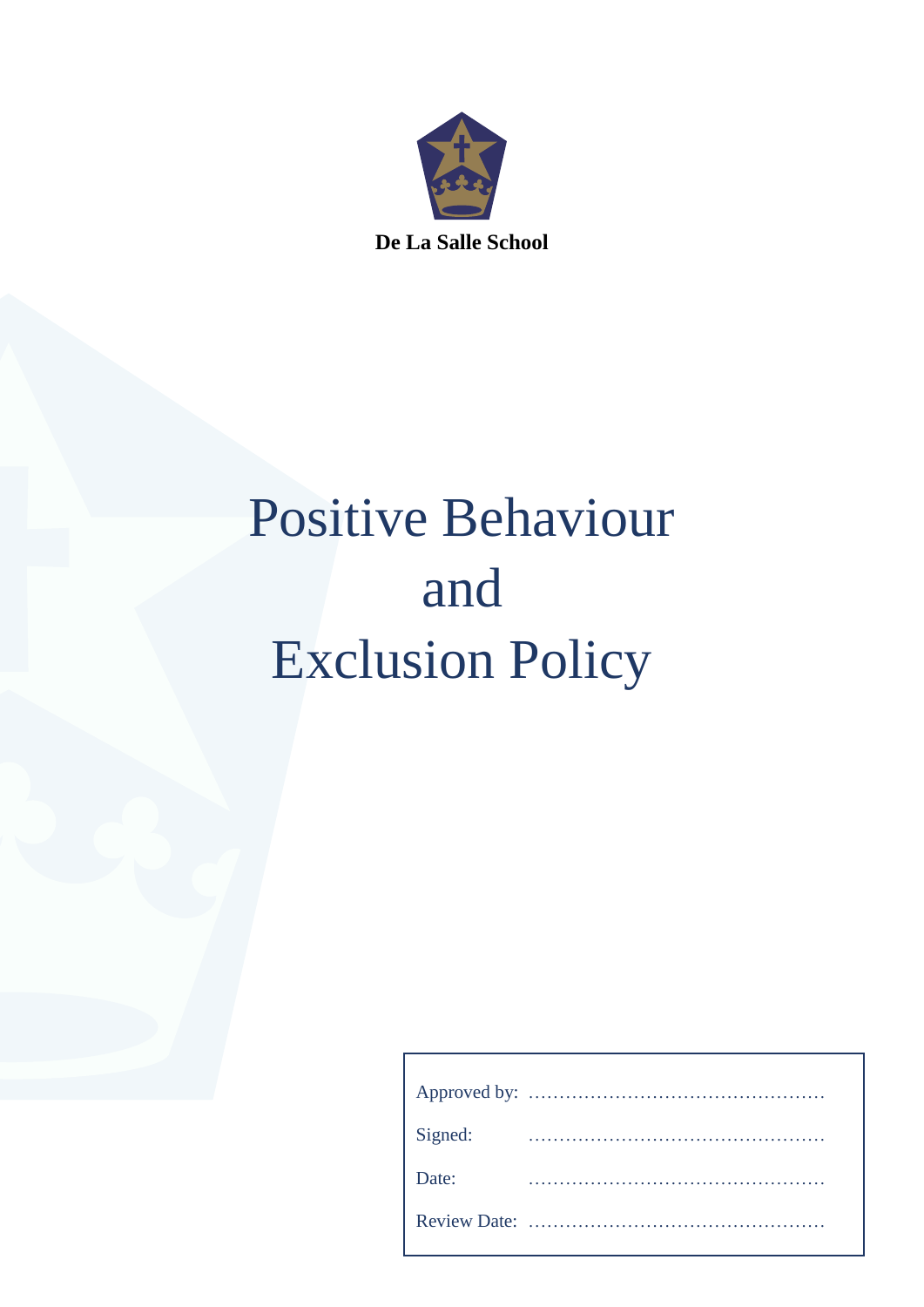Parents, teachers and students in De la Salle should work together to promote and maintain a school environment which emphasises positive behaviour and where Christian values are shown to matter. Encouraging good behaviour is an integral part of the whole school curriculum which teaches appropriate and relevant social skills to all students. All students should then be able to participate fully in the home, school and local community and be prepared for the responsibilities of adult life.

# **AIMS**

De La Salle School aims to:

- Ensure that staff, students and parents are aware and agreed upon standards of behaviour;
- Make clear to staff, students and parents these standards should be the norm;
- Recognise and reward good personal behaviour as well as condemn bad behaviour. Parents should be told of successes as well as failures in this respect;
- Have a system of rewards and sanctions that encourages good behaviour. These must be appropriate and consistently applied;
- Give students responsibilities that will encourage them to act maturely and feel responsible for their own actions;
- Teach children to respect each other and have no prejudices with regard to age, disability, gender reassignment, marriage and civil partnership, race, religion or belief, sex or sexual orientation;
- Have an anti-bullying policy which is rigorously applied;
- Ensure that movement around the school is well-ordered and safe for everyone on the premises.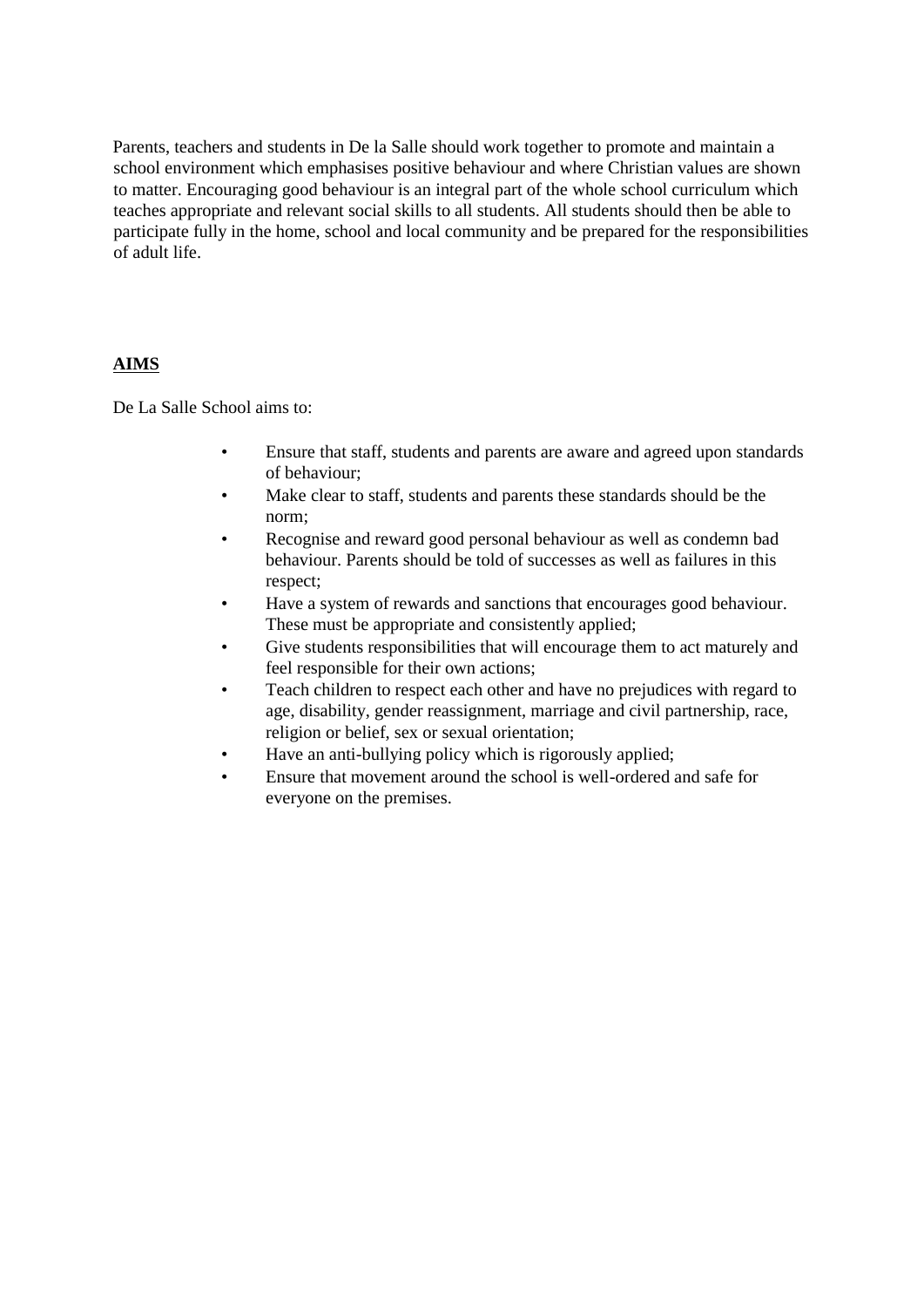## **PROCEDURES**

De La Salle will encourage positive behaviour by:

Having clear expectations of behaviour to promote the learning environment.

Teachers clearly define and firmly communicate their words with appropriate actions. They respond in a manner which maximises their potential to achieve their aims, but in no way violates the best interests of the students.

#### *Teachers' rights:*

i. The right to establish a safe learning environment for all students.

ii. The right to determine and to request appropriate student behaviour and to encourage polite social and educational development of the students.

iii. The right to ask for help from parents and from the Head and Governors when assistance is needed.

# *Students' rights*

i. The right to expect a positive learning environment in which their efforts and achievements are recognised and rewarded.

ii. The right to have a teacher to help limit another student's inappropriate, disruptive behaviour.

iii. The right to choose how to behave and to know the rewards and/or consequences that will follow.

# *General Rules for Students*

- Arrive on time to lessons and enter room quietly
- Remain in your place unless allowed to move
- Come to lessons properly equipped
- Listen to and follow instructions when first given
- Raise your hand before answering or speaking
- Treat others, their work and equipment with respect.

#### **The Headteacher/Governor's Role**

• Keeping parents informed of successes and failures and inviting them into a shared role with the school for both praise and correction.

Liaising with outside agencies where necessary.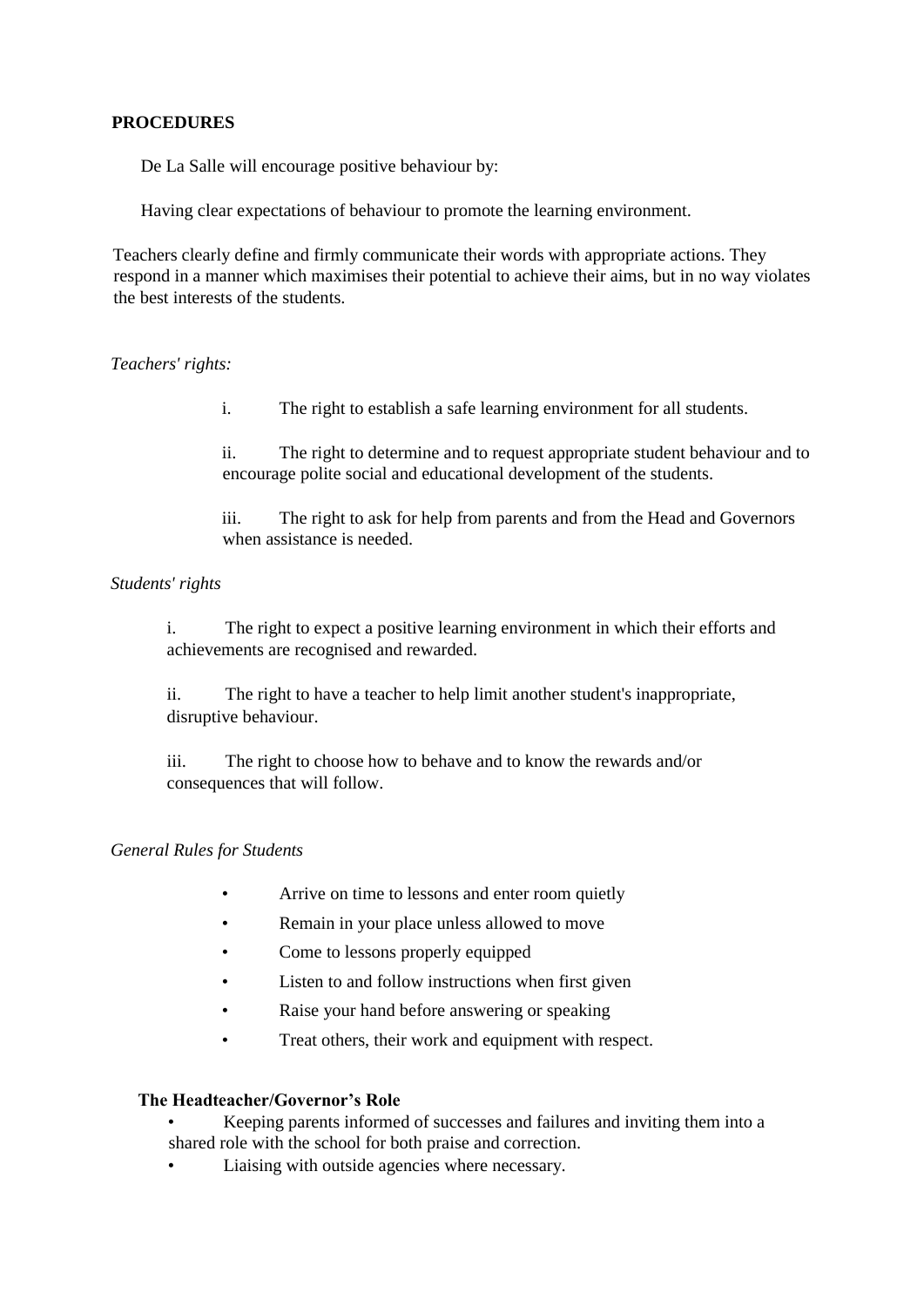- Giving children and staff opportunities to meet one to one for counselling so that improved student behaviour is encouraged, monitored and evaluated.
- Expecting high standards from students and motivating them through the content and methods of delivery of the whole school curriculum.
- Emphasise to all staff (teaching and non-teaching) that their own behaviour and manner must be exemplary so as to demonstrate high standards.

# **The Teaching Staff's Role**

- Be punctual for lessons, duties, appointments etc.
- Insist upon orderly and safe movement of students at all times but especially into and out of classrooms at the beginning and end of lessons.
- Create a stimulating learning environment.
- Set a high personal standard of courtesy and politeness.
- At all times, in spite of whatever provocation, never use disparaging remarks, sarcasm and any other form of perceived humiliation.
	- Use positive methods (praise, encouragement, reward) rather than negative methods (sanction) to encourage good behaviour.
	- Demonstrate to all students that they are of equal value no favouritism.
- Seek help/guidance from other staff and not feel that this is a sign of weakness. It should be seen as growth in personal development.

# **Inappropriate/unacceptable work from students**

A teacher should use the following strategies:

- i. Individual counseling. A positive approach should also help to enhance student/teacher relationships.
- ii. Persistence of the problem would then involve discussion with the appropriate Head of Department. At this stage the problem should be recorded in the appropriate year group incident log.

After discussion with Heads of Department/Heads of Year, the following sanctions could be used:

- i. Additional work to be done at home and monitored by the teacher and Head of Department/Head of Year.
- ii. Lunch-time detention. If any frequency occurs parents should be informed in the Student Planner or by letter. Any teacher may give a lunchtime detention.
- iii. After school detention from either class teacher, Head of Dept, Head of Year or a member of the Leadership Team.

*Parents must have at least 24 hours notice of date, reason and duration of the detention. They give their consent by signing and returning the official letter. NOTE: Staff must be aware of the advisability or not of detaining students after school during winter months with dark evenings. The teacher giving a detention has the responsibility of setting appropriate tasks.*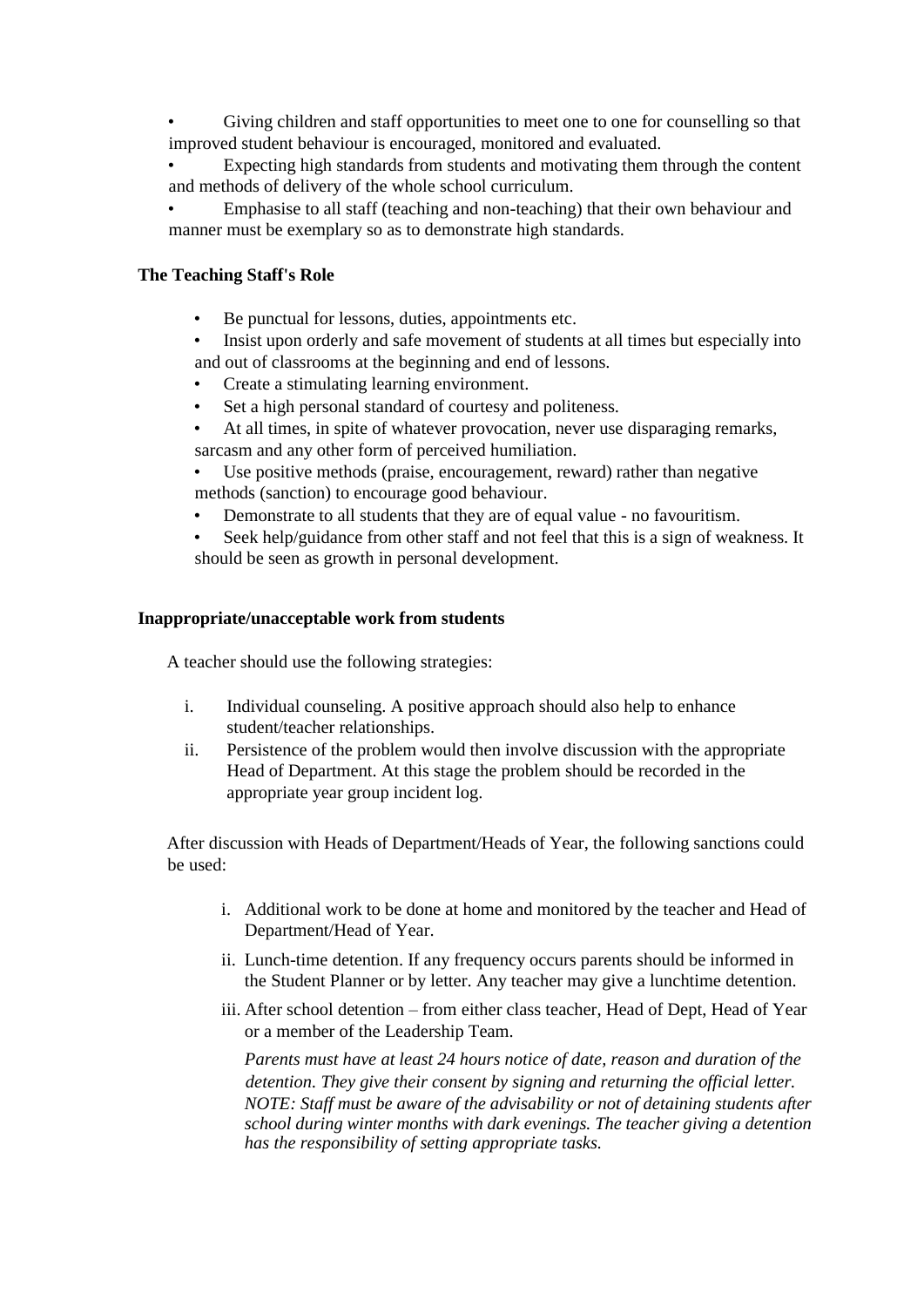#### iv. Stages of Assessment

This staged procedure allows for the setting of staged and specific targets to meet the needs of the individual student.

The `staged' record card is used to monitor the progress in achieving the targets. The member of staff responsible for monitoring the progress it's linked to the level of stage the student is on.

These would be used when:

- An improvement in student's homework is required;
- An improvement in student's attitude/behaviour is required;
- An improvement in student's social skills is required after anti-social behaviour e.g. bullying;
- Difficulties or weaknesses across the curriculum have been highlighted from e.g. a school report;
- Punctuality problems require it at the discretion of the Head of Year/Form Tutor.

Students, parents and teachers will contribute to set appropriate targets. Form Tutors / Heads of Years / Heads of School should give students guidance so as to enable them to achieve the targets.

All cards must be signed on a daily basis by the Form Tutor / Head of Year / Heads of School and parent to ensure that progress is monitored and further action taken when necessary both by home and school. Students will present the cards at the beginning of each lesson.

## **Behaviour outside the classroom**

Unacceptable behaviour before/after school, during breaks, lunch times or between lessons should be dealt with by an individual teacher as follows:

- a. Deal with the matter personally i. Verbal reprimand (non confrontational)
	- ii. Detention

The student should have it made quite clear as to what he/she has said or done that is being reprimanded.

- b. Refer the matter to a Duty Team Leader or to appropriate Head of Year. Referral should be as prompt as possible and the student made aware of the reasons for referral. Referrals should be recorded using the Incident sheets.
- c. MDA's (Mid day Assistants) should report incidents as appropriate directly to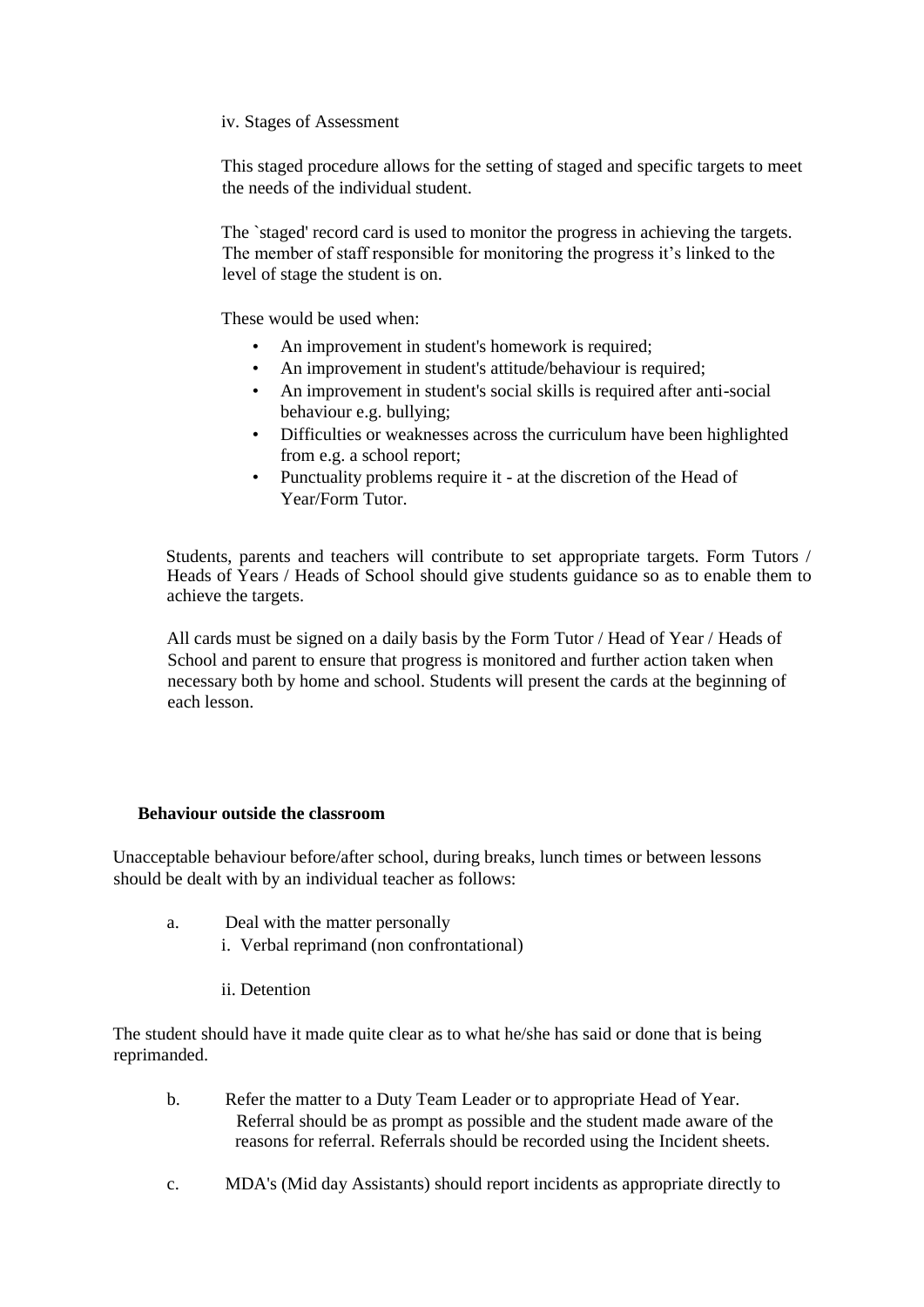the teacher on duty, Senior Leadership Team or indirectly via the School Business Manager.

*NOTE: Students should be gainfully employed at breaks or lunch-time by giving positive tasks as punishments. They should not be left standing outside the Staff Room or an office. Heads of Years should be consulted over appropriate tasks.* 

# **High expectation of behaviour**

It is important that all staff expect the highest standards of behaviour from students both in their lessons and around the school - however unrealistic this may be.

All staff must differentiate between high spirits and dangerous or malicious behaviour and act accordingly.

However all teachers should be able to expect:

- Politeness at all times. They should be addressed as Sir/Miss or Mr./Mrs./Miss/Ms.
- They should encourage students to use `please' and `thank you'. Returning similar courtesies is essential.
- Courtesy at all times.
- Students should move around the school calmly and quietly.
- Students should be encouraged to allow adults through doorways first.
- Students should be encouraged to hold doors open to adults.
- Students should approach staff in corridors, on the yard or on fields in a controlled, sensible manner and not shout at them from a distance.

# **Governors Guidance and Discipline Panel.**

Students may be referred

To review incidents of behaviour,

To reflect on the actions taken in line with this policy.

Subsequent actions may involve setting targets and continued review or a recommendation to the Governing Body.

Where the Headteacher feels a fixed term over 15 days or permanent exclusion is the appropriate action in response to a student's behaviour, the Panel will meet to discuss this decision and make a recommendation. The Panel will also meet if a student accumulates over 15 days of exclusion in one term.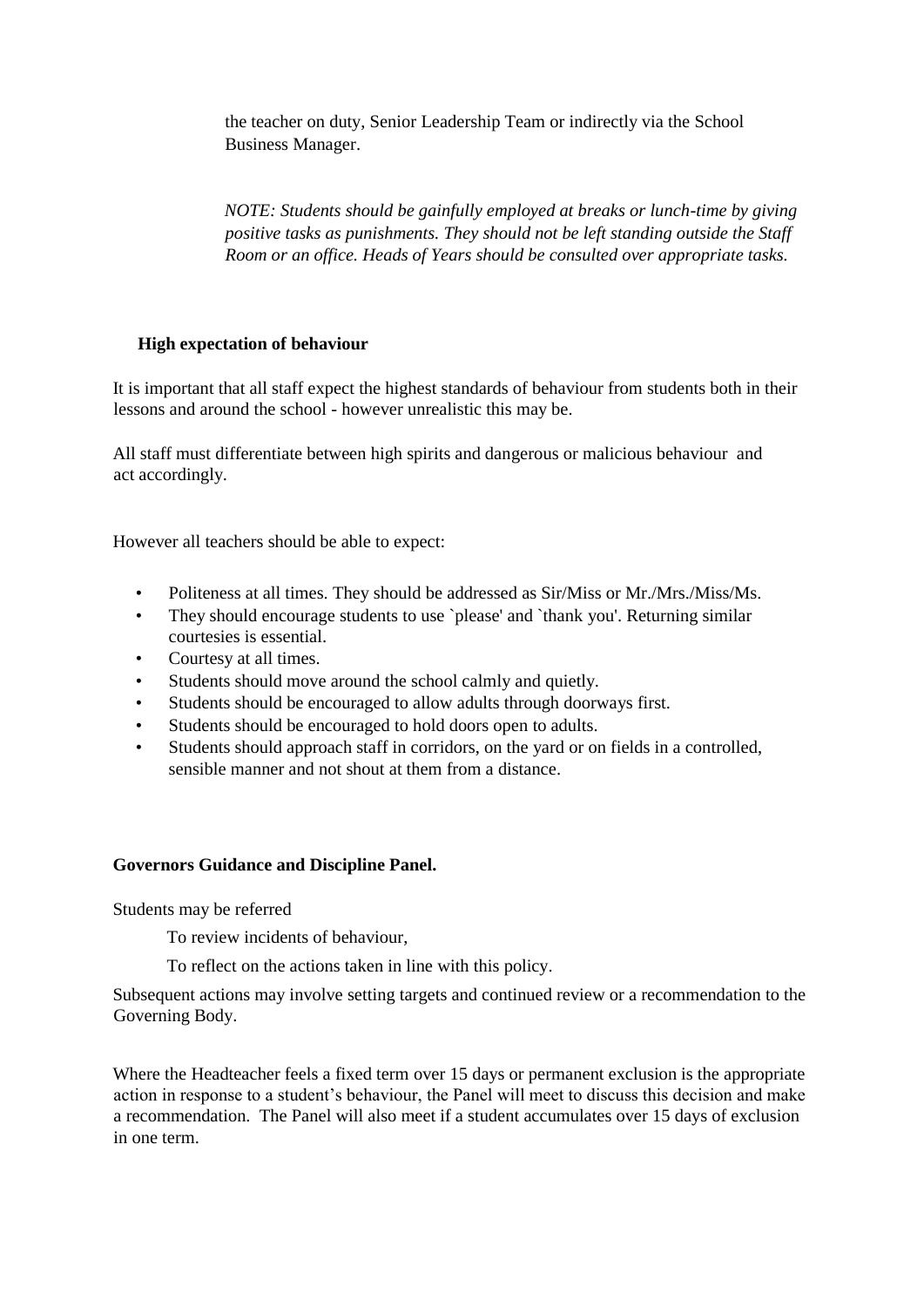#### **Exclusions**

# **GENERAL PRINCIPLES**

- 1.1 The Governing Body has determined that the school will use exclusion as its final sanction in ensuring the good order and discipline it believes is essential for effective learning to take place.
- 1.2 Exclusion will be used sparingly in response to serious breaches of school policy and discipline. It will normally be used only after other sanctions and counselling have failed to achieve the desired change in behaviour and attitude.
- 1.3 Permanent exclusion will only be used as a last resort, when all other reasonable steps have been taken and when allowing the child to remain in school would be seriously detrimental to the education and/or welfare of other students or teachers.
- 1.4 Permanent exclusion may, on rare occasions, be the only possible response to a single incident of very extreme misconduct.
- 1.5 In applying this exclusion policy, the school will follow current DfE and LA guidance and advice.
- 1.6 When it is necessary to exclude a student, parents will be contacted by telephone, if possible, at the earliest possible opportunity. The exclusion will always be confirmed by a letter which will set out the reasons for the exclusion and also inform the parents of their rights to make representations to the Governing Body.
- 1.7 Each incident of exclusion will be recorded in a standard format. This will give:
	- the name of the student
	- the tutor group
	- the gender of the student
	- the ethnic group into which the student falls
	- the type of exclusion
	- in the case of fixed term exclusions, the number of days for which the student will be excluded
		- the reasons for the exclusion.
- 1.8 Each incident of exclusion will be notified to the Chair of the Governing Body, who will be sent a copy of the official exclusion letter.

# **2.0 PROCEDURES FOR FIXED**‐**TERM EXCLUSIONS**

2.1 The Head Teacher alone will normally decide if a student is to be excluded for a fixed period. The only exception will be when the Head Teacher is absent from school when his/her power to exclude for a fixed period will be delegated to the appropriate Deputy Head Teacher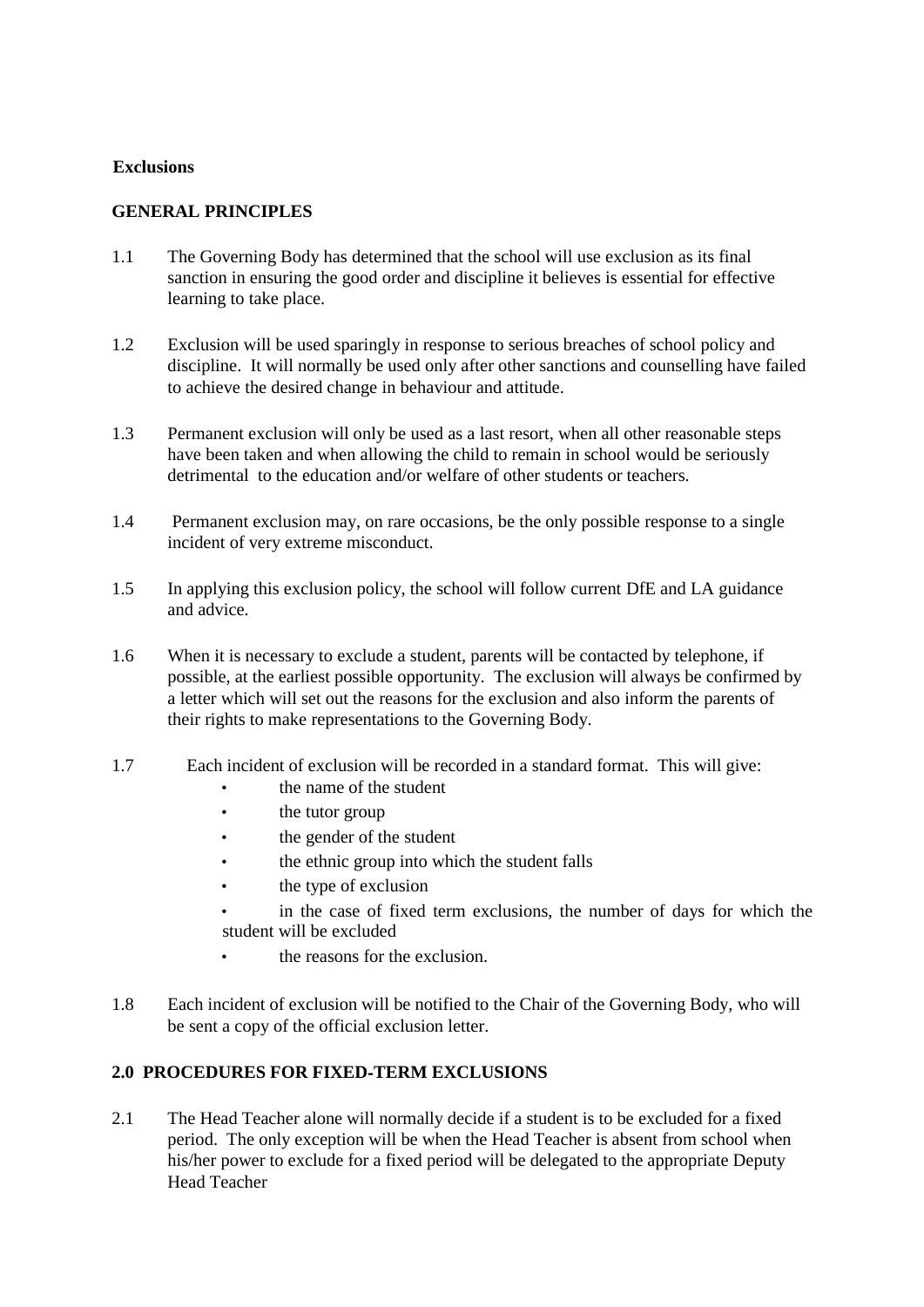- 2.2 Each case will be determined on its merit and the particular circumstances will be carefully investigated and considered. The degree of severity of the offence, the frequency of occurrence and the likelihood of re‐occurrence will be taken into account, as will the student's previous record.
- 2.3 If a student is to be excluded for the first time, the length of the fixed-term exclusion will normally be 1‐3 school days. Longer periods may be used for a more serious offence or for a reoccurrence of misbehaviour following an earlier fixed term exclusion.
- 2.4 Fixed-term exclusion may be used for a single occurrence of serious misconduct or for persistent misbehaviour. It will not be appropriate as a response to non‐attendance or truancy.
- 2.5 Fixed-term exclusion will always be considered in the case of verbal abuse towards members of staff and in cases of serious and unprovoked violence towards fellow students or staff. It will also be considered in cases of the bringing of dangerous objects or illegal substances on to the school premises. Fixed‐term exclusion may also be used in cases of serious misbehaviour on the way to and from school.
- 2.6 When the Head Teacher or another senior member of staff has decided that there are adequate grounds for excluding a student, the parents will be informed as soon as possible, by telephone if this is available. A letter will be sent to parents on the day of the exclusion. This letter will set out:
	- the reasons for the exclusion
	- the length of the exclusion
	- a suggested date on which parents will be invited into school to discuss the exclusion.
	- their right to make representations to the Governing Body.
- 2.7 Information regarding the exclusion will be sent to:
	- The Chair of Governors
	- Education Access Team
- 2.8 Representations to the Governing Body concerning fixed-term exclusions will normally be made to the Governors' Discipline Committee.
- 2.9 Before the student returns to school a meeting will take place between an appropriate member of staff and the parents to discuss the incident and future conduct. It may be decided to impose conditions on the return or to draw up a home‐school contract concerning the student's future conduct.
- 2.10 Although it will normally not be necessary, the school reserves the right to use fixedterm exclusion up to the maximum period allowed in current legislation. In the case of fixed-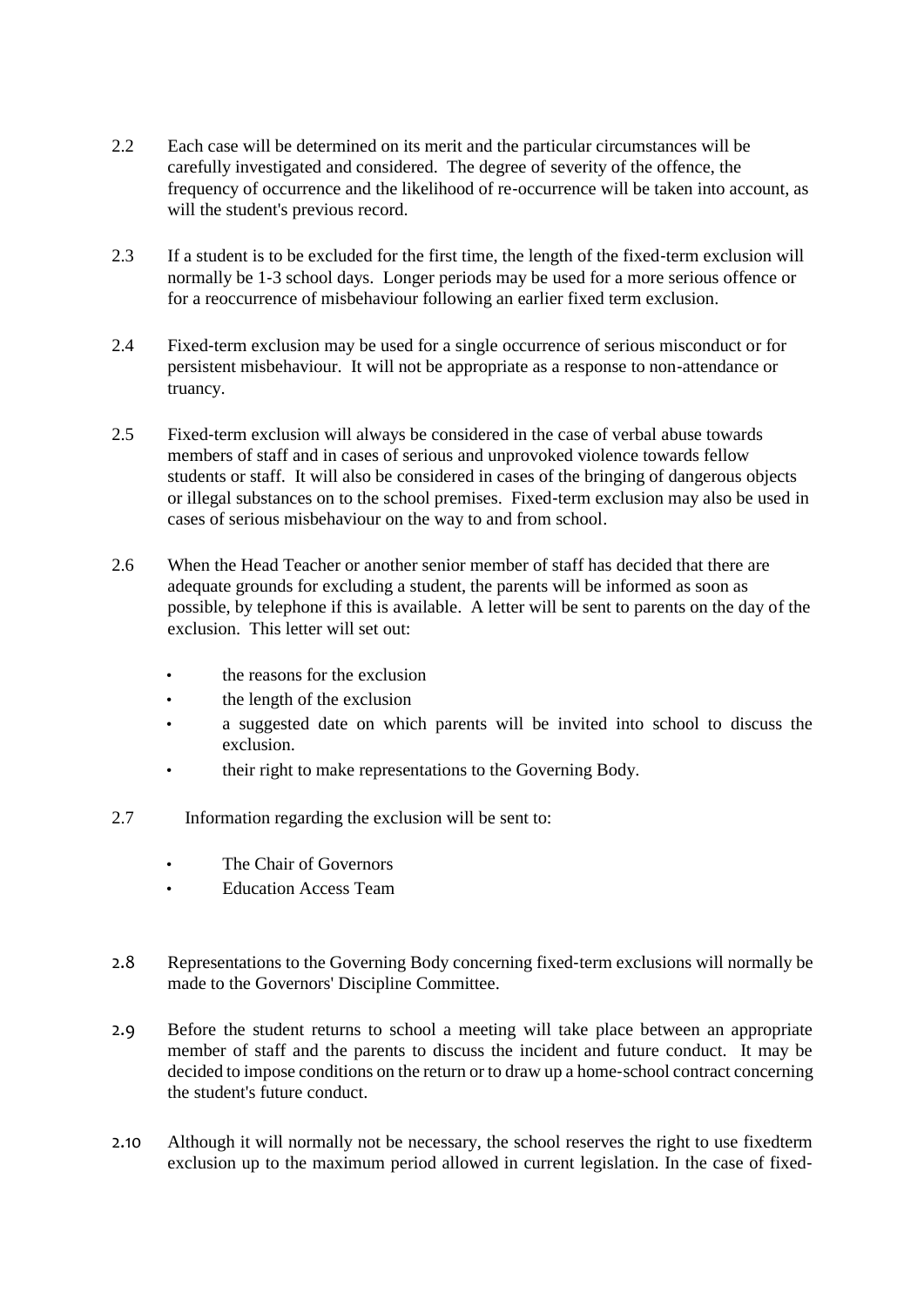term exclusions exceeding the maximum period, the appropriate meeting of the Governors' Discipline Meeting will be called.

- 2.11 If the exclusion is for 6 days or more the Headteacher will;
	- Plan full-time, offsite, educational provision from day 6 of the exclusion.
	- Ensure that work is set and sent home for completion.
	- Notify parents of their responsibility to ensure that their child is not found in a public place during school hours.
	- Inform the LA of the details of the exclusion and the provision made for the individual.

# **3.0 PERMANENT EXCLUSION**

- 3.1 The Head Teacher alone may decide if a student is to be permanently excluded. If the Head Teacher is temporarily absent from school and an incident occurs in which the appropriate Deputy Head feels that permanent exclusion may be the appropriate response, the Deputy Head may exclude the student concerned for a fixed‐term long enough to allow the Head Teacher to consider the case on his/her return.
- 3.2 Permanent exclusion is seen as a very serious matter and will only be used as a last resort. It is likely to be applied only after all other sanctions, including fixed-term exclusion, have failed to produce the desired response in the student. It may, however, be an appropriate response to a single incident of extreme misconduct, for example, extreme violence towards a fellow student or an assault upon a member of staff.
- 3.3 The Head Teacher will inform the parents of a permanent exclusion immediately by letter and, if possible, by telephone. The letter will give parents at least seven days notice of a hearing before the Governors' Discipline Committee to consider the exclusion. The letter will state:
	- that the student has been permanently excluded
	- the reasons for the permanent exclusion
	- details of previous disciplinary measures leading up to the permanent exclusion.
	- the parents right to examine the student's record
	- the purpose of the hearing
	- that the parents and student should attend and that they may be accompanied by a friend
	- that if they do not attend the Hearing it may proceed in their absence
	- that if the Governors confirm the exclusion, the parents (or student if over 18) have a right of appeal to an Independent Appeals Committee.
- 3.4 A copy of this letter will be sent to:
	- The Chair of Governors
	- Education Access Team